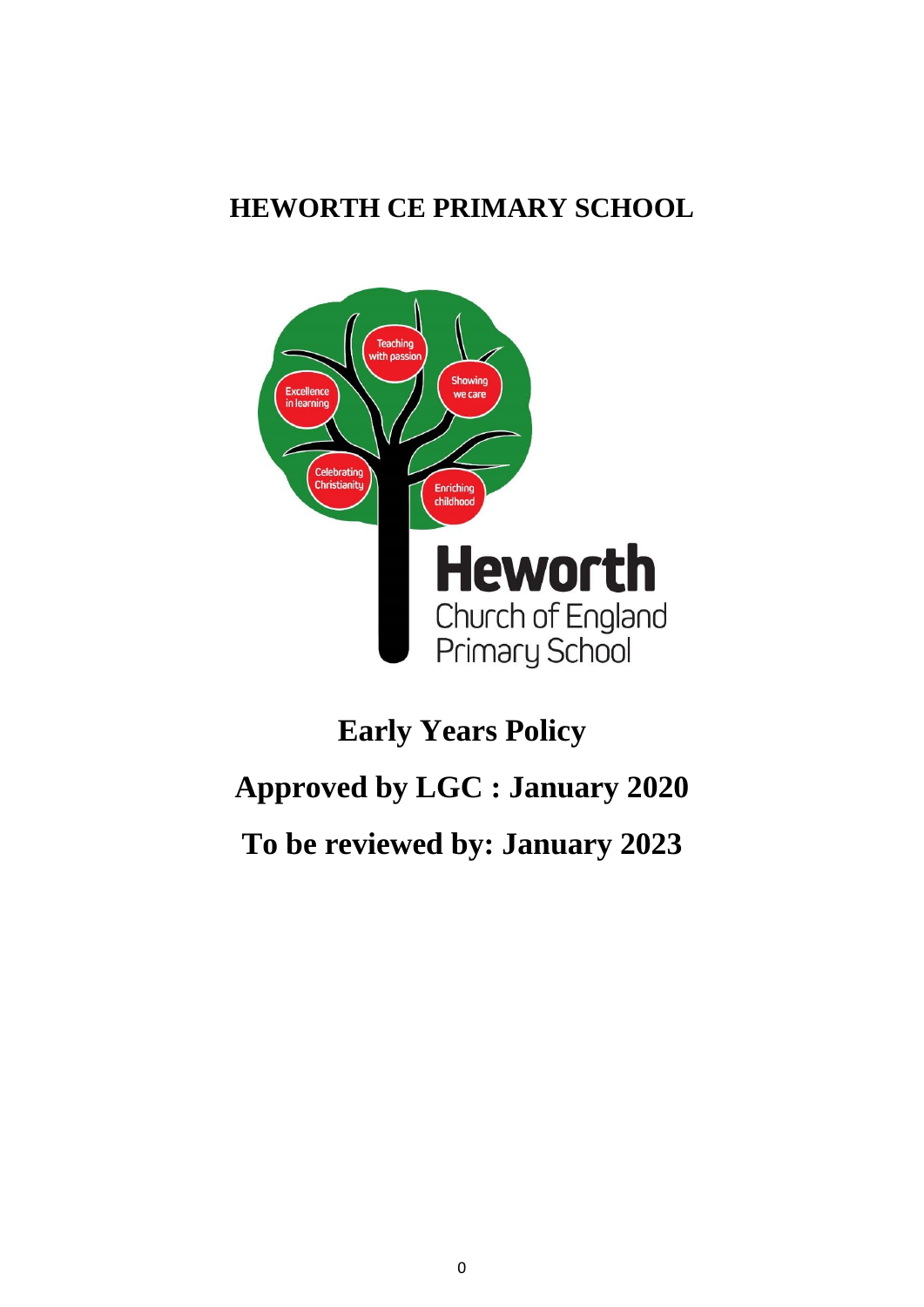

## **Statement of intent**

Heworth Primary School is committed to providing a loving, inclusive and welcoming environment from the first day a pupil enters our school. We strive to be a place where every child is valued and given opportunities to flourish. Our Christian ethos and school values are important in making a difference to children's lives. Every child is a gift from God.

> *'I have come in order that you might have life—life in all its fullness.'* (John 10v10b)

> > *'I praise you because I am wonderfully made.'*  (Psalm 139v14a)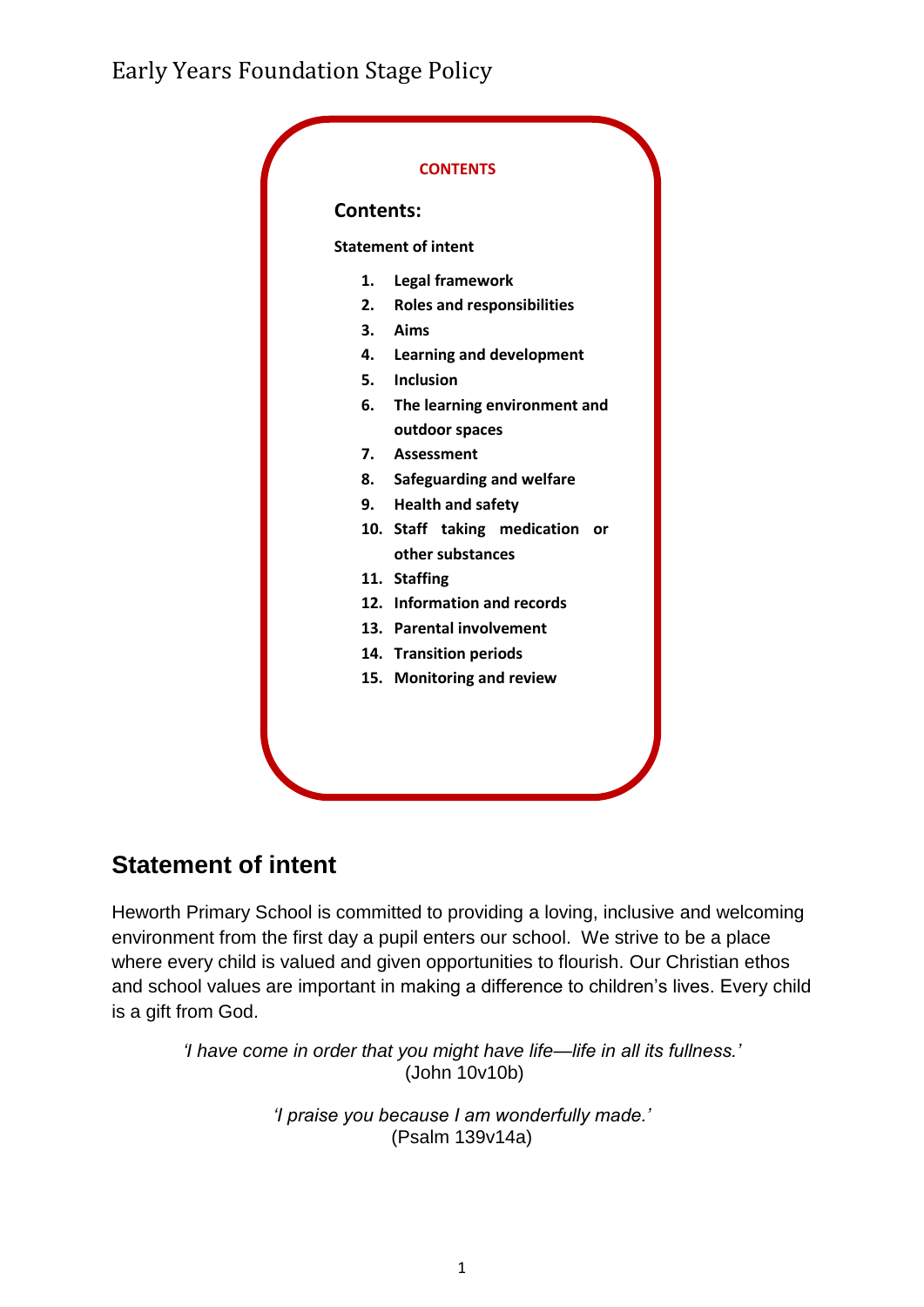At **Heworth CE Primary School,** we greatly value the importance of the early years foundation stage (EYFS) in providing a secure foundation for future learning and development.

This policy has been developed in conjunction with the relevant DfE guidance and legislation to ensure that each child has a happy and positive start to their school life, in which they can build a foundation for a love of learning.

"The Early Years Foundation Stage (EYFS) sets the standards that all early years providers must meet to ensure that children learn and develop well and are kept healthy and safe. It promotes teaching and learning to ensure children's 'school readiness' and gives children the broad range of knowledge and skills that provide the right foundation for good future progress through school and life.

The EYFS seeks to provide:

- **Quality and consistency** in all early years settings, so that every child makes good progress and no child gets left behind.
- **A secure foundation** through learning and development opportunities which are planning around the needs and interests of each individual child and are assessed and reviewed regularly.
- **Partnership working** between practitioners and with parents and/or carers.
- **Equality of opportunity** and anti-discriminatory practice, ensuring that every child is included and supported."<sup>1</sup>
- **1.** Legal framework

**.** 

- 1.1. This policy has due regard to statutory legislation, including, but not limited to, the following:
	- Childcare Act 2006
	- The Safeguarding Vulnerable Groups Act 2006
	- Data Protection Act 1998
- 1.2. This policy has due regard to statutory guidance, including, but not limited to, the following:
	- DfE (2017) 'Statutory framework for the early years foundation stage'
	- DfE (2019) 'Keeping children safe in education'
	- DfE (2018) 'Working together to safeguard children'

<sup>1</sup> DfE (2017) 'Statutory framework for the early years foundation stage' p.5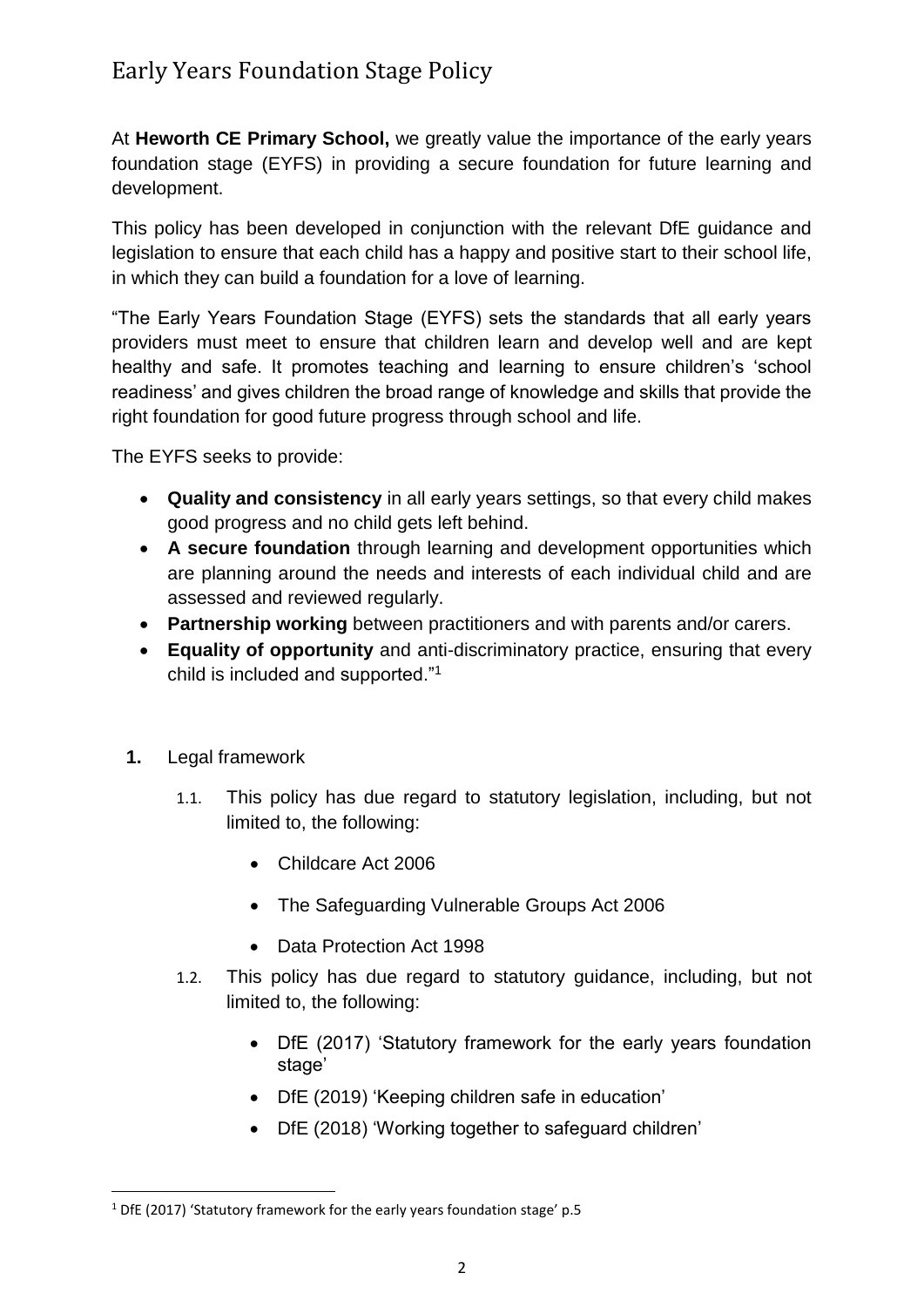- DfE (April 2019) 'The prevent duty'
- 1.3. This policy is intended to be used in conjunction with the following school policies:
	- **Safeguarding Policy**
	- **SEND policy**
	- **Equal Opportunities Policy**
	- **Administering Medication Policy**
	- **Intimate Care Policy**
	- **Health and Safety Policy**
	- **Recruitment Policy**
	- **Data Protection Policy**
	- **Tapestry Policy**

#### <span id="page-3-0"></span>**2.** Roles and responsibilities

- 2.1. The **governing body** has the overall responsibility for the implementation of this policy.
- 2.2. The **governing body** has overall responsibility for ensuring that this policy does not discriminate on any grounds, including, but not limited to, ethnicity/national origin, culture, religion, gender, disability or sexual orientation.
- 2.3. The **governing body** has responsibility for handling complaints regarding this policy, as outlined in the school's **Complaints Procedures Policy**.
- 2.4. The **EYFS lead**, in conjunction with the **headteacher**, has responsibility for the day-to-day implementation and management of this policy.
- 2.5. Staff, including teachers, support staff and volunteers, are responsible for familiarising themselves with, and following, this policy.

#### <span id="page-3-1"></span>**3.** Aims

- 3.1. Through the implementation of this policy, **Heworth CE Primary School** aims to:
	- Give each child a happy and positive start to their school life, in which they can establish a solid foundation for a love of learning.
	- Enable each child to develop socially, physically, intellectually and emotionally.
	- Encourage children to develop independence within a secure and friendly atmosphere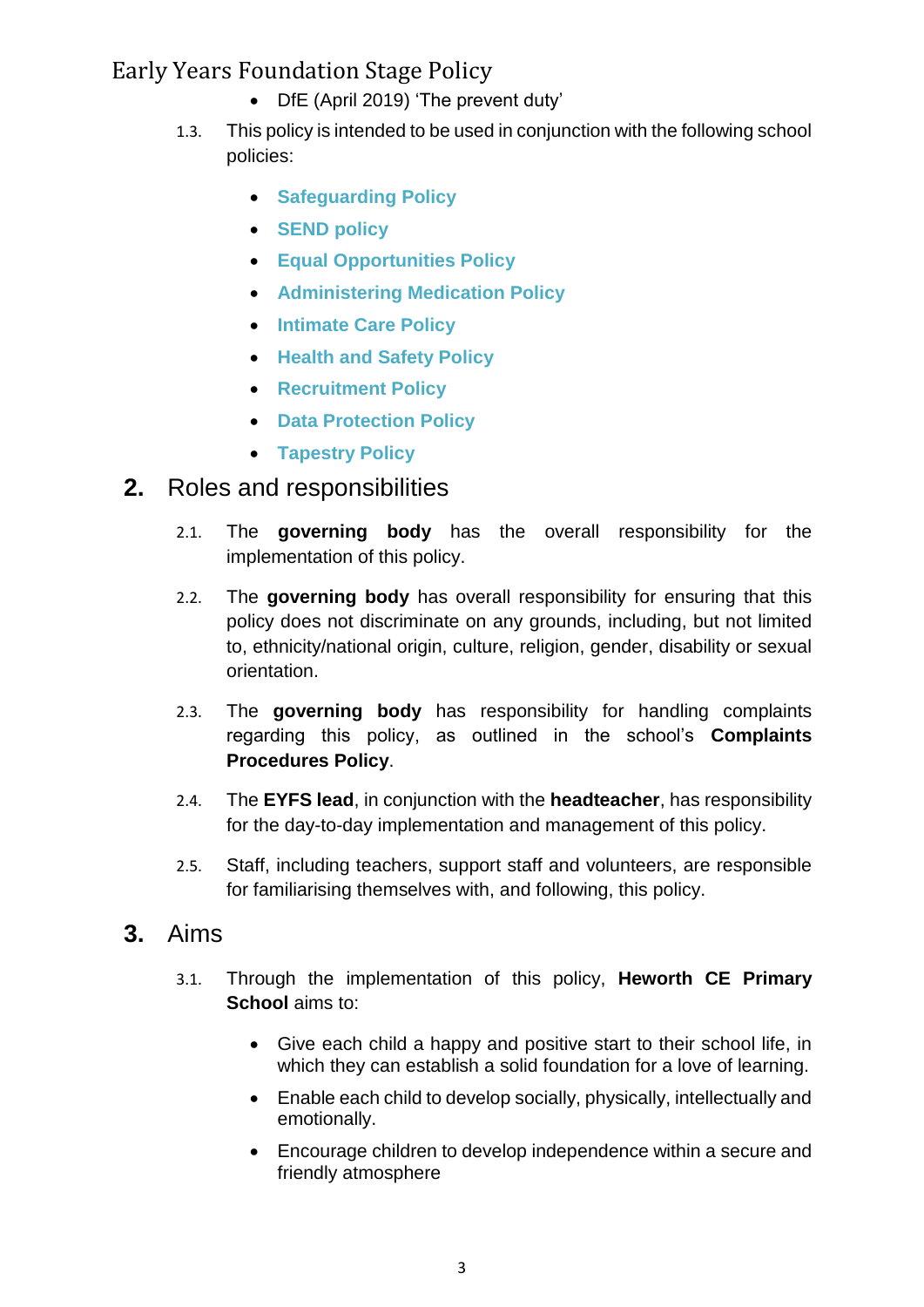- To provide a broad, balanced and relevant curriculum which takes account of, and responds to, each child's developmental needs and allows them to make progress related to their own ability. 'What the child can do' will be our starting point.
- Provide a caring and inclusive learning environment which is sensitive to the needs of the individual child.
- Develop positive relationships with parents and carers to build a strong partnership in supporting their children to reach their full potential.
- 3.2. **Heworth CE Primary School** adheres to the four guiding principles which shape practice within EYFS settings:
	- Every child is a unique child, who is constantly learning and can be resilient, capable, confident and self-assured.
	- Children learn to be strong and independent through positive relationships.
	- Children learn and develop well in enabling environments, in which their experiences respond to their individual needs and there is a strong partnership between the school and parents.
	- Children develop and learn in different ways and at different rates.
- 3.3. To put these principles into practice, the school:
	- Provides a balanced curriculum which takes children's different stages of development into account.
	- Promotes equality of opportunity and anti-discriminatory practice.
	- Works in partnership with parents.
	- Plans challenging learning experiences, based on individual needs, which are informed by observation and assessment.
	- Provides a safe and secure learning environment.

#### **4.** Learning and development

- 4.1. **Heworth CE Primary School** offers an EYFS curriculum based on an observation of children's needs, interests and stages of development.
- 4.2. Each child will be assigned a key worker on entering EYFS.
- 4.3. In partnership with parents, the school promotes the learning and development of pupils to ensure they are ready for the next stage of education.
- 4.4. There are seven areas of learning and development that must shape education programmes in EYFS settings. These are split into two sections – prime and specific; however, all the sections are interconnected and important.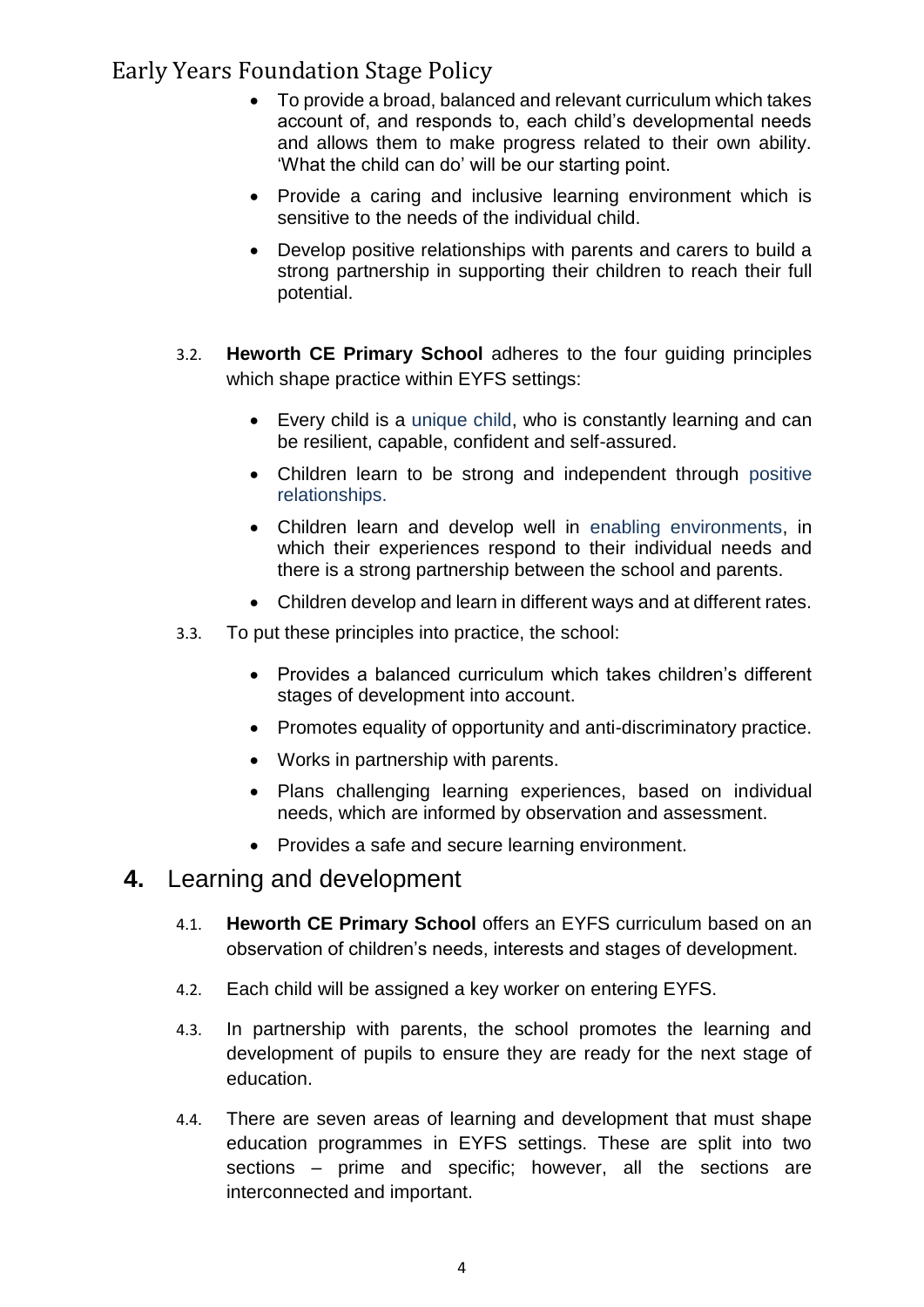- 4.5. The 'prime' areas of learning and development are:
	- Communication and language
		- Listening and attention
		- Understanding
		- Speaking
	- Physical development
		- Moving and handling
		- Health and self-care
	- Personal, social and emotional development
		- Self-confidence and self-awareness
		- Managing feelings and behaviour
		- Making relationships
- 4.6. The 'specific' areas of learning and development, through which the prime areas are strengthened and applied are:
	- Literacy
		- Reading
		- Writing
	- Mathematics
		- Numbers
		- Space, shape and measure
	- Understanding the world
		- People and communities
		- The world
		- Technology

-

- Expressive arts and design
	- Exploring and using media and materials
	- Being imaginative
- 4.7. Children's development levels are assessed and as the Foundation Phase progresses, the balance will shift more towards an equal focus on all areas of learning, as children grow in confidence and ability within the three prime areas.
- 4.8. Activities are planned to reflect children's interests and individual circumstances in order to provide each child with a challenging and enjoyable experience.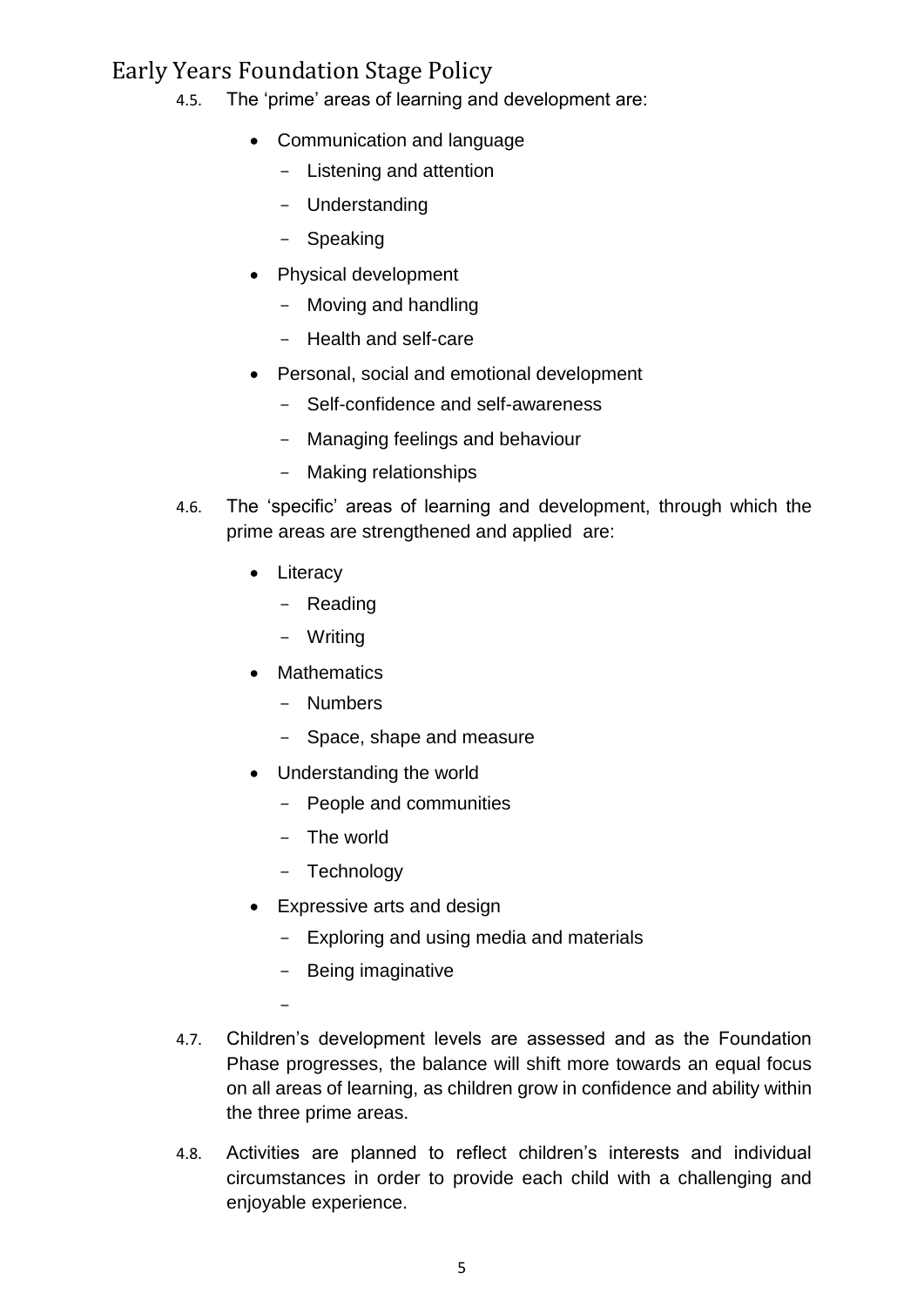- 4.9. The **EYFS lead** will discuss any cause for concern in a child's progress, especially in the prime areas of learning, with the child's parents. A strategy of support will be agreed upon and consideration will be taken as to whether the child may have a special educational need or disability which requires additional support.
- 4.10. The school takes reasonable steps to provide opportunities for children with English as an additional language (EAL) to use their home language in play and learning whilst also ensuring that these children have sufficient opportunities to reach a good standard of English. During assessment, if a child is found to not have a strong grasp on English, the **EYFS lead** will contact the child's parents to establish their home language skills to assess if there is cause for concern about a language delay.
- 4.11. Each area of learning and development will be implemented through pupil-initiated activity and some adult-led focus.
- 4.12. The school will respond to each child's emerging needs and interests, guiding their development through friendly and positive interaction.
- 4.13. Activities are planned with regard to three characteristics of effective teaching and learning in the EYFS:
	- Playing and exploring children investigate and experience things.
	- Active learning children concentrate and keep on trying if they encounter difficulties, and enjoy their achievements.
	- Creating and thinking critically children have and develop their own ideas, make links between ideas, and develop strategies for doing things.

#### **5.** Inclusion

- 5.1. **Heworth CE Primary School** values all their children as individuals irrespective of their ethnicity, culture, religion, home language, background, ability or gender.
- 5.2. The EYFS curriculum is planned in order to meet the needs of the individual child and support them at their own pace.
- 5.3. The **Equal Opportunities Policy** ensures that the needs of all children are met, regardless of any protected characteristics they have.
- 5.4. The **Special Educational Needs and Disabilities (SEND) Policy**  ensures all children receive the support they need and are given the best learning experience possible.
- 5.5. SEND in the EYFS setting will be monitored and managed by the special educational needs coordinator (SENCO).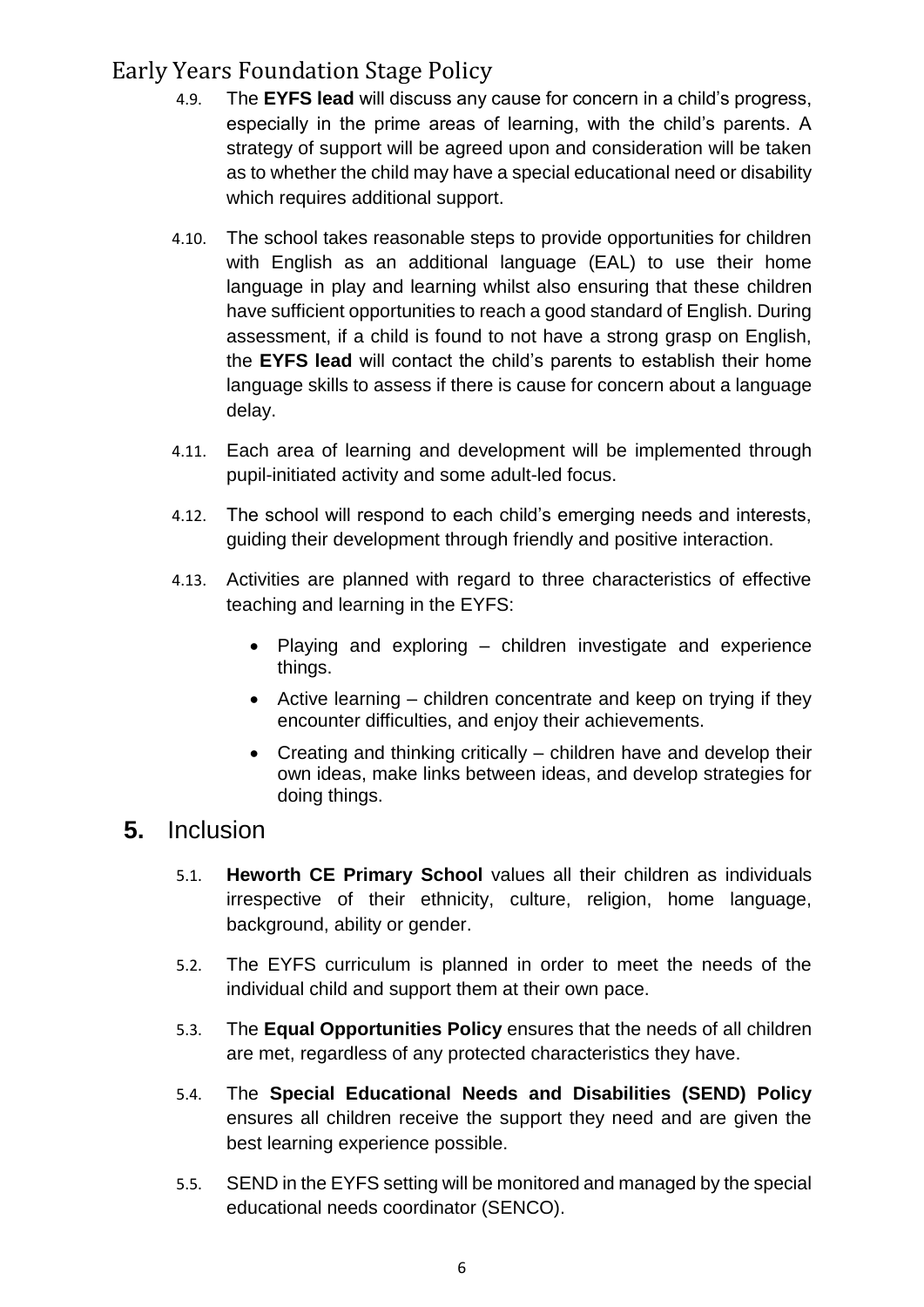#### <span id="page-7-0"></span>**6.** The learning environment and outdoor spaces

- 6.1. The classroom is organised in such a way that children can explore and learn in a safe environment.
- 6.2. Children have access to an enclosed outdoor play area, and regular outdoor activities are planned, unless circumstances, such as the weather, would make outdoor activity inappropriate and unsafe.
- 6.3. There are toilet facilities available to the EYFS, and hygienic changing facilities are available. **(see also 9.12)**

#### <span id="page-7-1"></span>**7.** Assessment

- 7.1. Assessment plays an important part in helping the school to recognise children's progress, understand their needs, plan activities, and assess the need for support.
- 7.2. Assessment in EYFS takes the form of both formal and informal observations, teacher and teacher assistant knowledge of the pupil and photographic evidence. Assessment is ongoing and involves both the teacher and other adults as appropriate. Summative assessment is collected termly and reviewed to ensure future planning reflects identified needs.
- 7.3. At **Heworth CE Primary School** we use Tapestry (an online Learning Journal) to record observations and progress through the curriculum. This is also a valuable tool in building a parent partnership.
- 7.4. During the first term in Early Years the teacher assesses the ability of each child through observation and activities. These assessments allow us to shape learning experiences for individual children and groups of children. This first baseline assessment will also consider any other records we receive from previous pre-school settings, parents and childminders.
- 7.5. At the end of the final term in Reception we complete the Early Years Foundation Stage Profile, a statutory document which summarises each child's attainment across the Foundation Stage curriculum. This information is shared with the Local Authority and Nationally.
- 7.6. Parents will be kept up-to-date with their child's progress and development, and the **EYFS lead** will address any learning and development need in partnership with parents.
- 7.7. Reasonable adjustments will be made to the assessment process for children with SEND, as appropriate.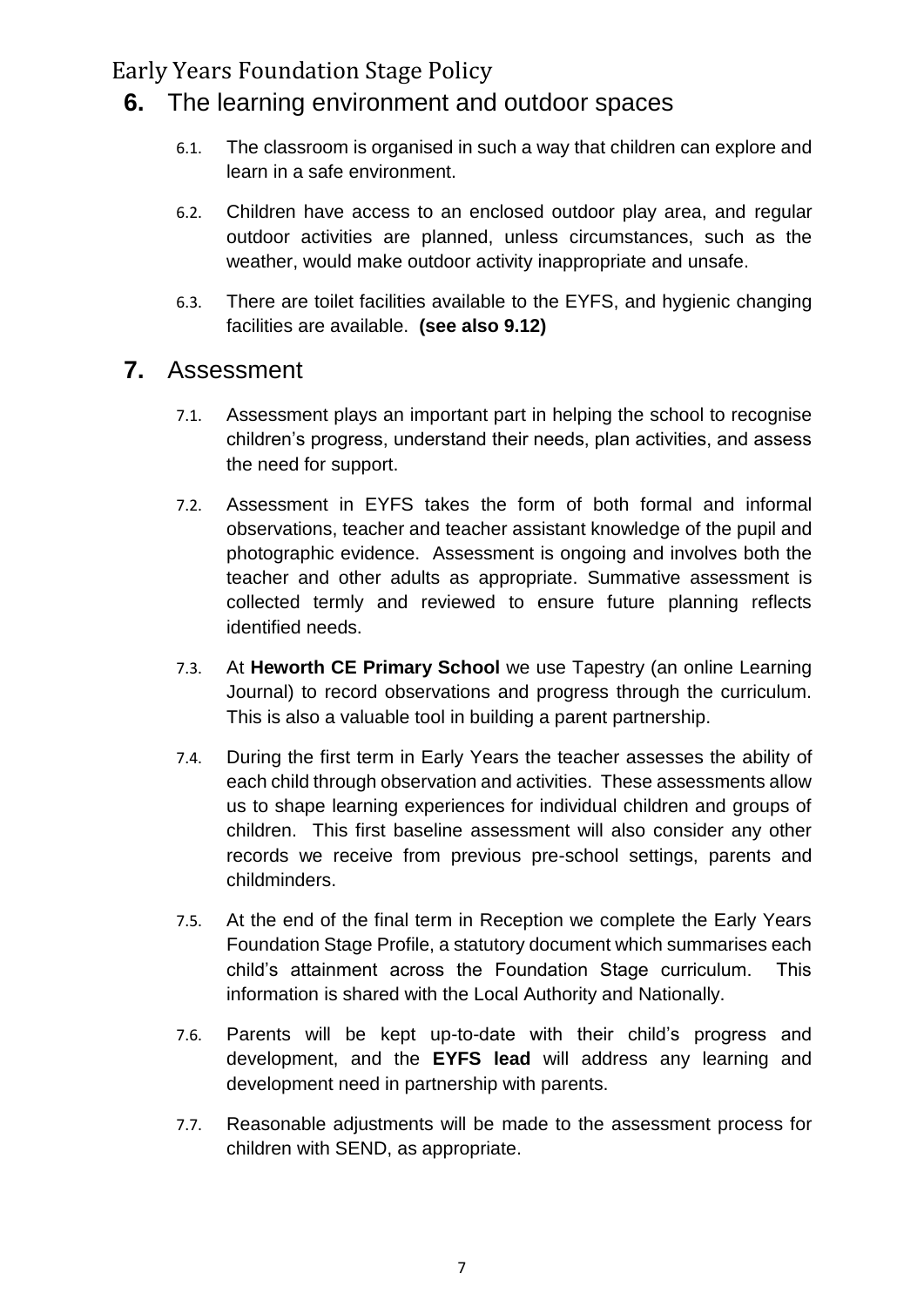- <span id="page-8-0"></span>**8.** Safeguarding and welfare
	- 8.1. **Heworth CE Primary School** takes all necessary steps to keep the children in our care safe and well and the EYFS lead adheres to the school's Safeguarding policy.
	- 8.2. All members of staff in the EYFS are required to read this policy as part of their induction training.

### <span id="page-8-1"></span>**9.** Health and safety

- 9.1. A first-aid box is located in the EYFS classrooms.
- 9.2. Only medicine prescribed to a child by a doctor, dentist, nurse or pharmacist will be administered.
- 9.3. The school's **Administering Medication Policy** outlines the procedures for administrating medicines.
- 9.4. The **EYFS teacher** will report any accident or injury involving a child to their parents on the day it occurs, and any first-aid treatment administered to a child will also be reported to their parents.
- 9.5. Significant accidents and injuries will be recorded in an accident book, located in the school office.
- 9.6. The headteacher will report any serious accident, illness, injury, or death of a child whilst in the school's care to Ofsted as soon as is reasonably practicable, but within 14 days of the incident occurring. Local child protection agencies will also be notified.
- 9.7. The school has a **Fire Evacuation Plan** in place.
- 9.8. Children in EYFS are provided with a healthy snack each day. Children under the age of 5 will be given a carton of milk. Water is available to children throughout the day and they are actively encouraged to drink. School dinners are provided free for all children in Reception.
- 9.9. The **headteacher** will notify Ofsted of any incidents of food poisoning affecting two or more children within 14 days of the incident.
- 9.10. Information about any dietary requirements, preferences, food allergies and any special health requirements a child has will be recorded.
- 9.11. Smoking is not permitted on the school premises.
- 9.12. Suitable areas for changing are provided, affording the child dignity and respect.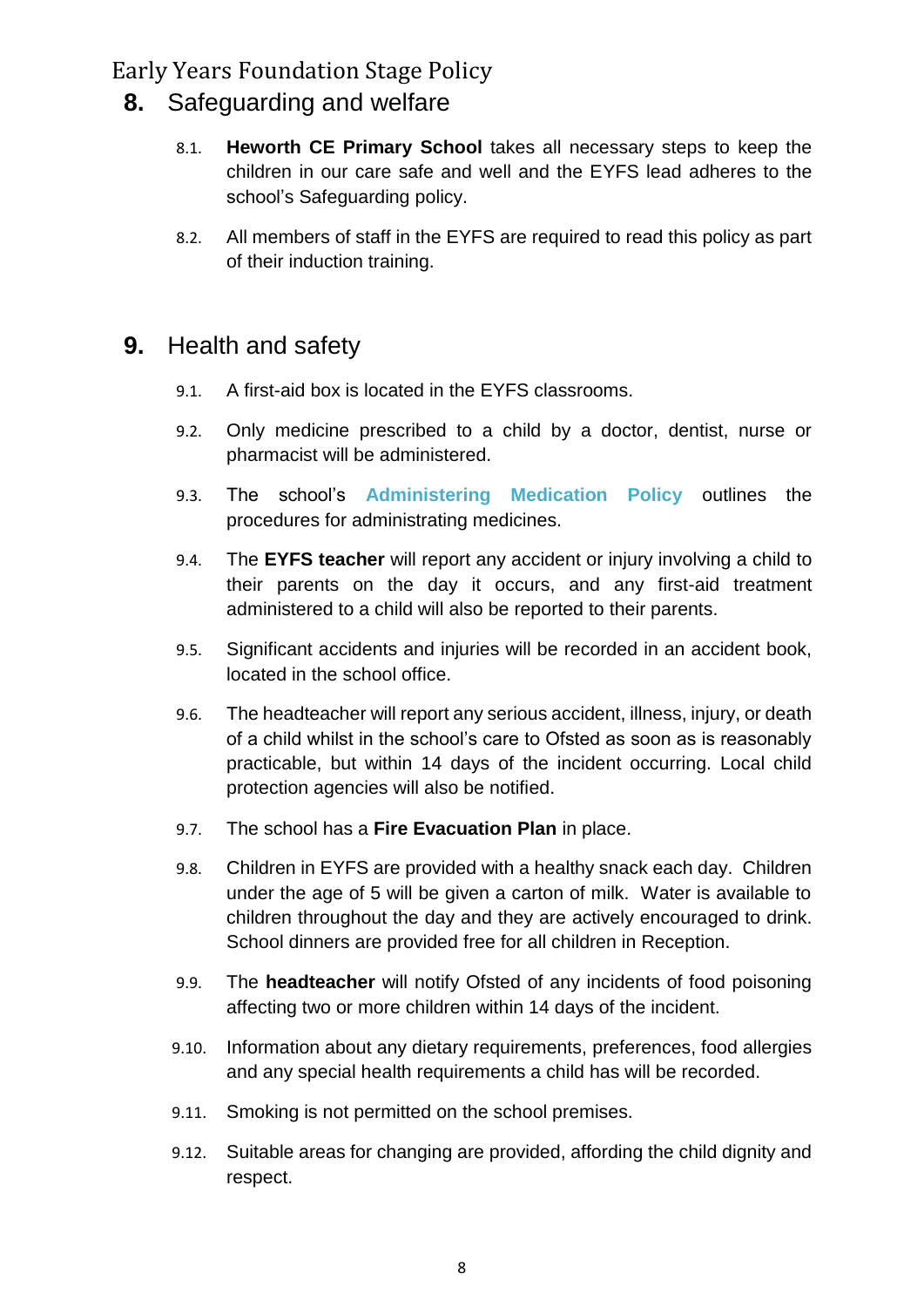9.13. The **Health and Safety Policy** outlines **Heworth CE Primary's** full health and safety policies and procedures.

#### <span id="page-9-0"></span>**10.** Staff taking medication or other substances

- 10.1. The school implements a zero-tolerance approach to drugs and alcohol misuse.
- 10.2. The use of alcohol or any other substance that may affect the ability to care for children by a member of staff will not be tolerated. If there is a reason to believe a member of staff is under the influence of alcohol or any other substance, they will not be allowed to work directly with the children and further action will be taken.
- 10.3. Any member of staff taking medication which may affect their ability to care for children will seek medical advice. Staff will only be allowed to work directly with the children if it is confirmed that the medication is unlikely to impair their ability to look after children properly.

### <span id="page-9-1"></span>**11.** Staffing

- 11.1. **Heworth CE Primary School** has a robust **Recruitment Policy** in place, which aims to ensure that members of staff employed in the EYFS are suitable.
- 11.2. Upon employment, all EYFS staff receive induction training to ensure that they understand their roles and responsibilities, including information about emergency evacuation procedures, safeguarding, child protection, and health and safety.
- 11.3. Staff will be supported to undertake the appropriate training and professional development to ensure children receive the best quality learning experience.
- 11.4. All members of staff who have contact with children and families will be supervised by the **EYFS lead**. The supervision will provide opportunities for staff to:
	- Discuss any issues, particularly concerning the development or wellbeing of children, including any child protection concerns.
	- Identify solutions to address issues.
	- Receive coaching to improve their effectiveness.
- 11.5. The **EYFS lead** holds at least a full and relevant level 3 qualification alongside at least two years' experience working in an early years setting.
- 11.6. There will be at least one member of staff on the school premises at all times who has a current paediatric first-aid (PFA) certificate.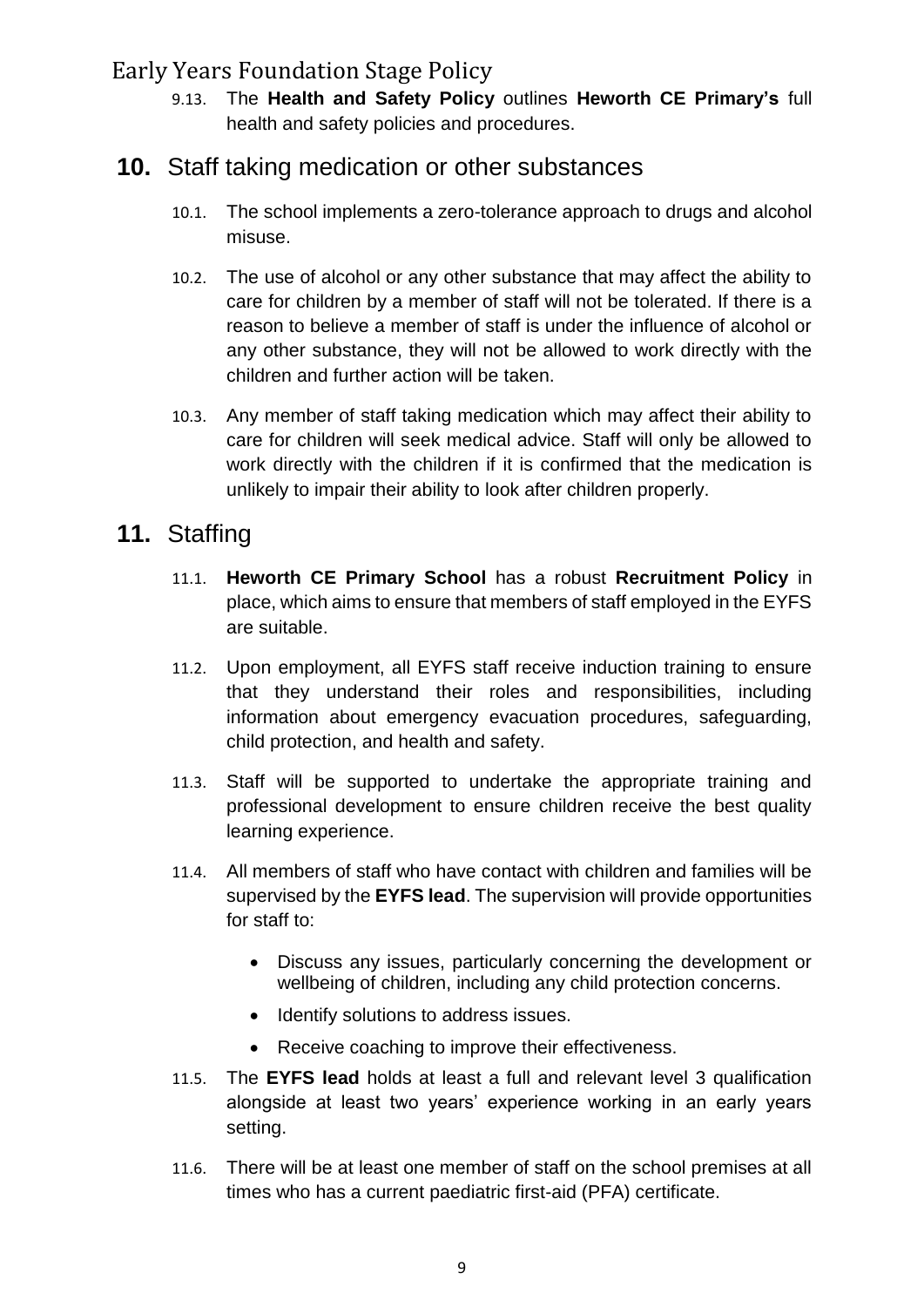- 11.7. All newly qualified staff with a level 2 or 3 qualification will be PFA trained.
- 11.8. **Heworth CE Primary** will organise PFA training to be renewed every three years.
- 11.9. The list of staff who hold PFA certificates can be found in the school entrance.
- 11.10. **Heworth CE Primary** provides a staffing ratio in line with the safeguarding and welfare requirements set out in the 'Statutory framework for the Early Years Foundation Stage'.
- 11.11. The school adopts the following staffing ratios:
	- For children aged three and over:
		- Where a staff member with qualified teacher status (QTS), early years professional status, or another suitable level 6 qualification is working directly with the children, there is one member of staff for every 13 children, and at least one other member of staff holds a full and relevant level 3 qualification.
		- Where a member of staff does not hold QTS, early years professional status, or another suitable level 6 qualification, there is one member of staff for every eight children. At least one staff member holds a full and relevant level 3 qualification, and at least half of all other staff hold a full and relevant level 2 qualification.
- 11.12. Only under exceptional circumstances, and where the quality of care and safety of children is maintained, will changes be made to the ratios in agreement with the headteacher.

#### <span id="page-10-0"></span>**12.** Information and records

- 12.1. **Heworth CE Primary School** stores and shares information in line with the Data Protection Act 1998, and with regard to the school's **Data Protection Policy**.
- 12.2. **Heworth CE Primary** will notify Ofsted if there are any changes to the following:
	- The address of the school
	- The school's contact details
	- The hours during which care is provided